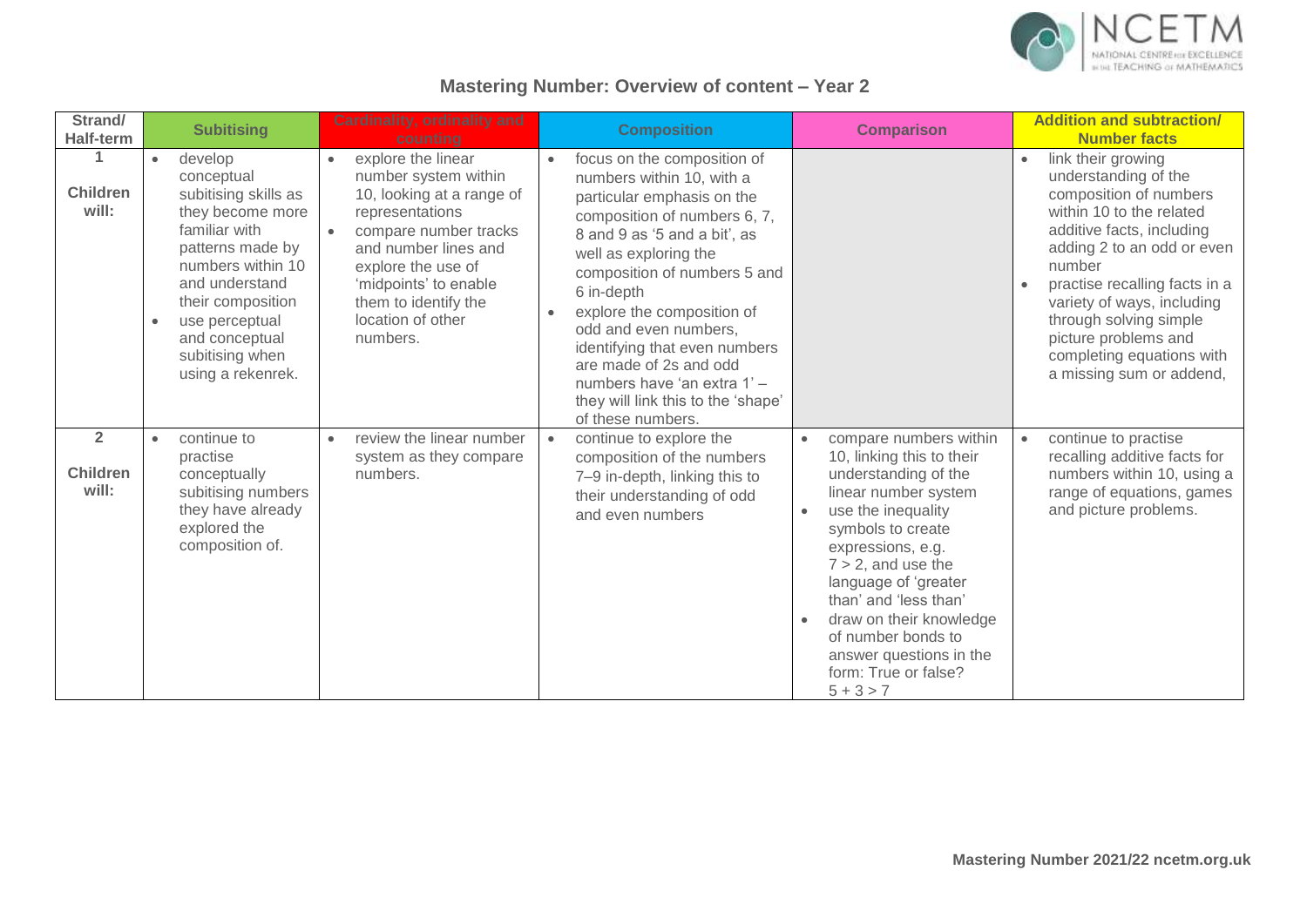

| 3<br><b>Children</b><br>will:                       | continue to<br>$\bullet$<br>practise<br>conceptually<br>subitising numbers<br>they have already<br>explored the<br>composition of,<br>including 'teen'<br>numbers when<br>they have<br>reviewed the<br>composition of<br>$11 - 19.$ |                                                                                                                                               | review the composition of 11<br>to 19 as 'ten and a bit' and<br>explore ways to represent<br>this.              |                                                                                                                                                                                                                                                      | focus on number bonds<br>within 10 presented in the<br>part-part-whole structure,<br>including identifying a<br>missing 'part' and relating<br>this to subtraction<br>equations<br>review strategies for<br>adding 1 and 2 to odd and<br>even numbers to<br>subtraction facts<br>presented in different ways<br>apply their knowledge of<br>the composition of 11-19<br>to calculations in which 10<br>is a part<br>apply their knowledge of<br>composition to facts<br>involving 3 addends. |
|-----------------------------------------------------|-------------------------------------------------------------------------------------------------------------------------------------------------------------------------------------------------------------------------------------|-----------------------------------------------------------------------------------------------------------------------------------------------|-----------------------------------------------------------------------------------------------------------------|------------------------------------------------------------------------------------------------------------------------------------------------------------------------------------------------------------------------------------------------------|----------------------------------------------------------------------------------------------------------------------------------------------------------------------------------------------------------------------------------------------------------------------------------------------------------------------------------------------------------------------------------------------------------------------------------------------------------------------------------------------|
| $\overline{\mathbf{A}}$<br><b>Children</b><br>will: | continue to<br>$\bullet$<br>conceptually<br>subitise the<br>numbers 11-19<br>using a range of<br>representations,<br>which expose the<br>structure of these<br>numbers as 'ten<br>and a bit'.                                       | revisit the structure of the<br>$\bullet$<br>linear number system<br>within 20, making links<br>between the midpoints of<br>5 and 10, and 15. | review the composition of odd<br>$\bullet$<br>and even numbers, linking<br>this to doubles and near<br>doubles. | continue to compare<br>$\bullet$<br>numbers within 20,<br>including questions<br>which use the symbols +,<br>$\langle$ , $\rangle$ , or =, such as:<br>Write the correct symbol:<br>$4 \mid 15$<br>10 <sup>°</sup><br>$+$<br>$+ 4 14$<br>$10 + 4$ 13 | draw on their knowledge of<br>the linear number system<br>and apply this to<br>calculations involving 1<br>more and 1 less, and pairs<br>of numbers with a<br>difference of 1<br>use their understanding of<br>$\bullet$<br>the composition of odd<br>and even numbers to find<br>doubles and near doubles<br>apply known facts to<br>calculations involving<br>larger numbers, e.g. $5 + 2$ ,<br>$15 + 2$ , $25 + 2$ .                                                                      |